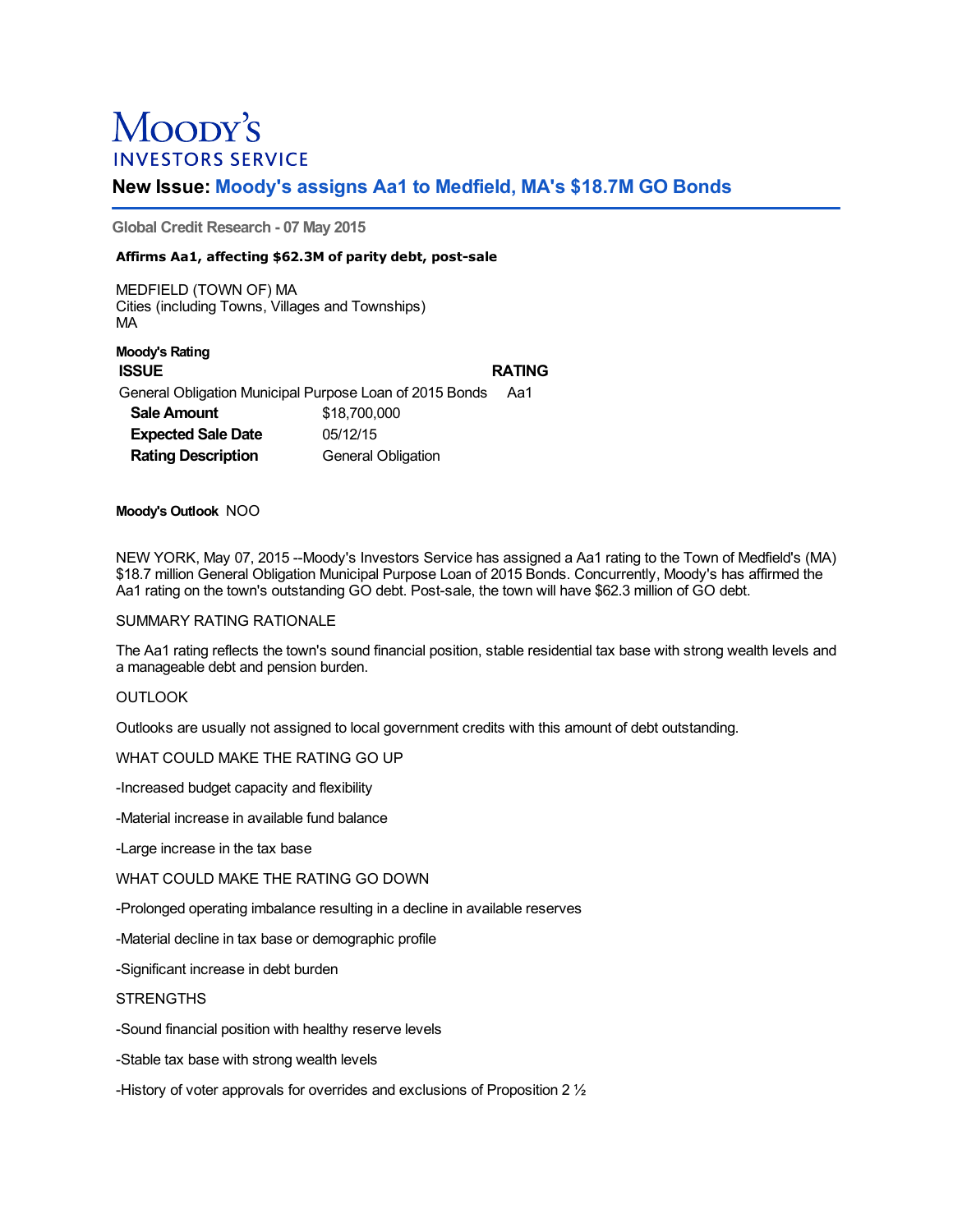# CHALLENGES

-Limited levy capacity and budget flexibility due to Proposition 2 ½

-Planned appropriation of reserves

#### RECENT DEVELOPMENTS

The fiscal 2014 audited financials reflect continued stability in the town's financial position. The \$1.2 million drawdown of General Fund balance in fiscal 2014 reflects the ongoing planned use of a restricted debt service reserve. Net of this draw, the town ran a surplus of \$709,000 with little change to available fund balance. Please see the Detailed Ratings Rationale for further details.

# DETAILED RATING RATIONALE

# ECONOMY AND TAX BASE: STABLE RESIDENTIAL TAX BASE WITH STRONG WEALTH LEVELS

Medfield is a primarily residential community (95% of the 2015 assessed valuation) with a population of 12,024, located approximately 20 miles southwest of Boston (Aaa stable). The town's \$2.4 billion tax base is expected to remain stable with limited growth, reflecting a turnaround in the regional real estate market. Assessed value increased 4.5% in 2015, bringing the five-year compound annual growth to 0.6%. The town's equalized value per capita remains strong at \$199,561, reflecting the strength of the residential sector. In addition, the town has a number of residential developments underway, including new construction of high-end homes and condos, and a new apartment complex which will continue to provide annual new growth revenue. Wealth levels are also substantially higher than state and national averages, with median family income well over two times the national average. Also, the town's unemployment rate of 3.7% (January 2015) continues to fall below the state (5.6%) and US (6.1%).

FINANCIAL OPERATIONS AND RESERVES: SOUND OPERATIONS WITH PLANNED USE OF RESERVES; FUND BALANCE REMAINS HEALTHY

Medfield will maintain a healthy financial position over the near term given conservative budget practices and limited, planned draws on reserves. Since 2008, the town's financial statements reflect annual use of reserves due to the drawdown of a large grant of \$18.1 million from the Massachusetts School Building Authority (MSBA) to cover school-related debt service. The current balance of the grant is \$10.8 million and is classified as restricted fund balance. The annual drawdown averages \$1.2 to \$1.3 million and will continue to be reflected in the town's annual operations through 2023, the anticipated final draw date.

The fiscal 2014 operating results when netting out the use of \$1.3 million of debt service reserve appropriations reflects an operating surplus of \$708,000, attributable to positive variance in revenues and expenditures. Available fund balance remained relatively unchanged from the prior year at \$7.3 million, or 13.4% of revenues.

The fiscal 2015 budget increased by 3.9%, or \$2.2 million from the prior year, driven by education, health insurance and employee benefits. The budget was balanced with a 1.4% increase to the tax levy and free cash appropriations of \$1.3 million and \$1.2 million from the debt service reserve, covering both operating and capital needs. As of March, revenues are ahead of budget projections while expenditures are on budget.

The fiscal 2016 budget increased by 6% from 2015 due to the debt exclusion, education, and employee benefits. The budget is balanced with a 7.9% tax levy increase, free cash appropriation of \$898,000 and \$1.2 million from the debt service reserve.

Medfield derives the majority of its revenues from property taxes (67% of 2014 revenues) and continues to benefit from a strong collection rate of 99% within the fiscal year. Positively, the town benefits from a history of voterapproved general overrides to the Proposition 2 ½ tax levy limit. In each of 2008, 2009 and 2012, the town passed a override to aid in general operations of the town and education expenses, providing some additional revenue flexibility. Our ongoing assessment of the town's credit quality will factor in management's ability to continue to maintain a nominally balanced budget with sound fund balance levels.

#### **Liquidity**

Medfield's net cash position at the end of fiscal 2014 was \$23.2 million, or a healthy 42.4% of revenues.

DEBT AND OTHER LIABILITIES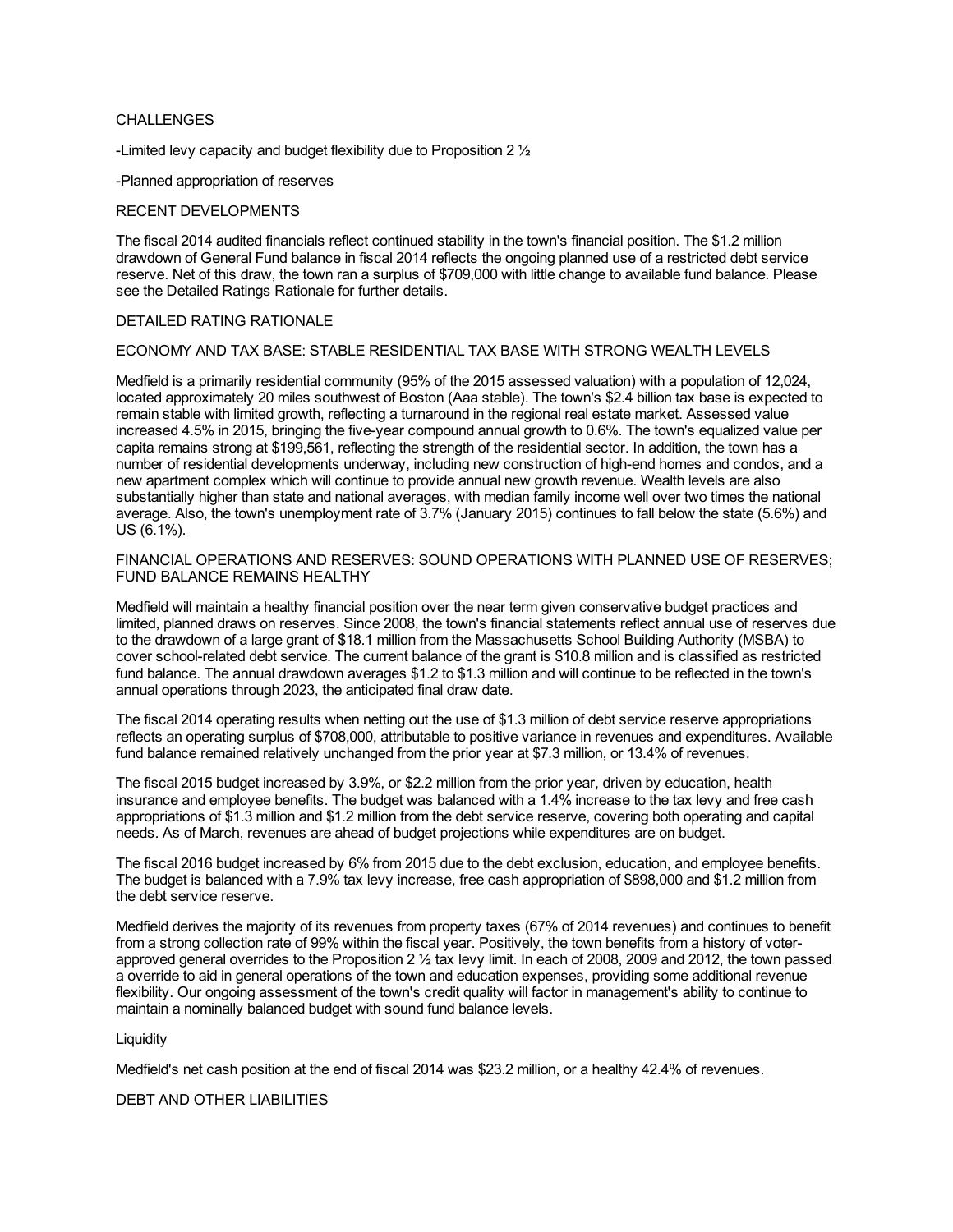Medfield's net direct debt burden of 2.3% of equalized value will remain above average, but manageable, given average amortization of principal and voter support for debt exclusions. The town currently has no authorized, but unissued debt, and future debt plans are limited to an elementary school project with an estimated cost of \$30 million and expected no sooner than 2020. Given its history, approval of future projects will likely include debt exclusions from Proposition 2 ½.

#### Debt Structure

The town's principal amortization is average with 78% retired in ten years. Fiscal 2014 annual debt service represented 8.4% of expenditures and the entire debt portfolio consists of fixed rate debt.

#### Debt-Related Derivatives

Medfield has no derivatives.

#### Pensions and OPEB

The town participates in the Norfolk County Contributory Retirement System, a multi-employer, defined benefit retirement plan. The town's annual required contribution (ARC) for the plan was \$1.6 million in fiscal 2014, or 2.9% of General Fund expenditures. The town's 2013 adjusted net pension liability, under Moody's methodology for adjusting reported pension data, is \$44.7 million, or a moderate 0.84 times General Fund revenues. Moody's uses the adjusted net pension liability to improve comparability of reported pension liabilities. The adjustments are not intended to replace the town's reported liability information, but to improve comparability with other rated entities.

Medfield also makes pay-as-you-go contributions to OPEB in the amount of \$1.5 million in 2014, representing 41% of the ARC. The UAAL is \$43 million and the town has established an OPEB trust and recently began making annual deposits of \$400,000. The 2014 total fixed costs for pension, OPEB and debt service represented \$7.8 million or 14% of expenditures.

#### MANAGEMENT AND GOVERNANCE

Massachusetts cities have an institutional framework score of 'Aa' or strong. The primary revenue source for Massachusetts municipalities is property taxes which are highly predictable and can be increased annually as allowed under the Proposition 2 ½ levy limit. Expenditures are largely predictable and cities have the ability to reduce expenditures.

The town's management team has shown a long term trend of consistent and conservative fiscal management with multi-year capital planning.

# KEY STATISTICS

-2015 Equalized Valuation: \$2.4 billion

-2015 Equalized Value Per Capita: \$199,561

-Median Family Income as % of US Median: 208.69%

-Fiscal 2014 operating fund balance as a % of revenues: 13.46%

-5-Year Dollar Change in Fund Balance as % of Revenues (2010-2014): 4.58%

-Fiscal 2014 Cash Balance as % of Revenues: 42.56%

-5-Year Dollar Change in Cash Balance as % of Revenues (2010-2014): 0.55%

-Institutional Framework: "Aa"

-5-Year Average Operating Revenues / Operating Expenditures (2010-2014): 0.98x

-Net Direct Debt as % of Full Value: 2.29%

-Net Direct Debt / Operating Revenues: 1.0x

-3-Year Average of Moody's ANPL as % of Full Value: 1.35%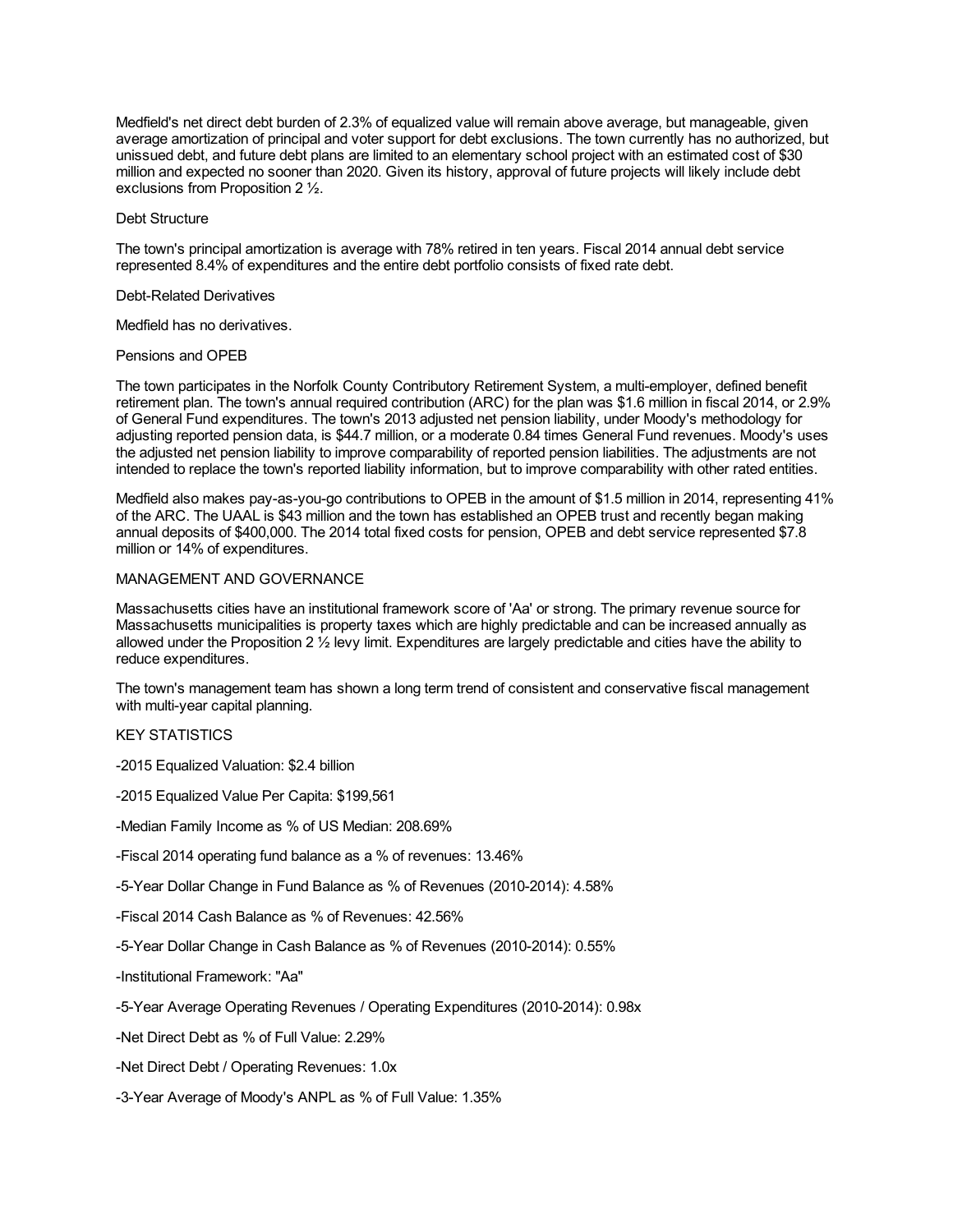## -3-Year Average of Moody's ANPL / Operating Revenues: 0.6x

#### OBLIGOR PROFILE

Medfield is a primarily residential community with a population of 12,024, located approximately 20 miles southwest of Boston.

### LEGAL SECURITY

Of the current issue, \$18 million is secured by the town's general obligation unlimited tax pledge as debt service has been excluded from the levy limitations of Proposition 2 1/2. The balance is secured by the town's general obligation limited tax pledge as debt service has not been excluded from the levy limit.

Of the town's \$45 million of outstanding debt, \$31.7 million is secured by the town's general obligation unlimited tax pledge as debt service has been excluded from the levy limitations of Proposition 2 ½. The balance is secured by the town's general obligation limited tax pledge as debt service has not been excluded from the levy limit.

#### USE OF PROCEEDS

Bond proceeds will be used to finance a public safety building project and solar project.

#### RATING METHODOLOGY

The principal methodology used in this rating was US Local Government General Obligation Debt published in January 2014. Please see the Credit Policy page on www.moodys.com for a copy of this methodology.

# REGULATORY DISCLOSURES

For ratings issued on a program, series or category/class of debt, this announcement provides certain regulatory disclosures in relation to each rating of a subsequently issued bond or note of the same series or category/class of debt or pursuant to a program for which the ratings are derived exclusively from existing ratings in accordance with Moody's rating practices. For ratings issued on a support provider, this announcement provides certain regulatory disclosures in relation to the rating action on the support provider and in relation to each particular rating action for securities that derive their credit ratings from the support provider's credit rating. For provisional ratings, this announcement provides certain regulatory disclosures in relation to the provisional rating assigned, and in relation to a definitive rating that may be assigned subsequent to the final issuance of the debt, in each case where the transaction structure and terms have not changed prior to the assignment of the definitive rating in a manner that would have affected the rating. For further information please see the ratings tab on the issuer/entity page for the respective issuer on www.moodys.com.

Regulatory disclosures contained in this press release apply to the credit rating and, if applicable, the related rating outlook or rating review.

Please see www.moodys.com for any updates on changes to the lead rating analyst and to the Moody's legal entity that has issued the rating.

Please see the ratings tab on the issuer/entity page on www.moodys.com for additional regulatory disclosures for each credit rating.

#### **Analysts**

Nicholas Lehman Lead Analyst Public Finance Group Moody's Investors Service

Thomas Compton Backup Analyst Public Finance Group Moody's Investors Service

Geordie Thompson Additional Contact Public Finance Group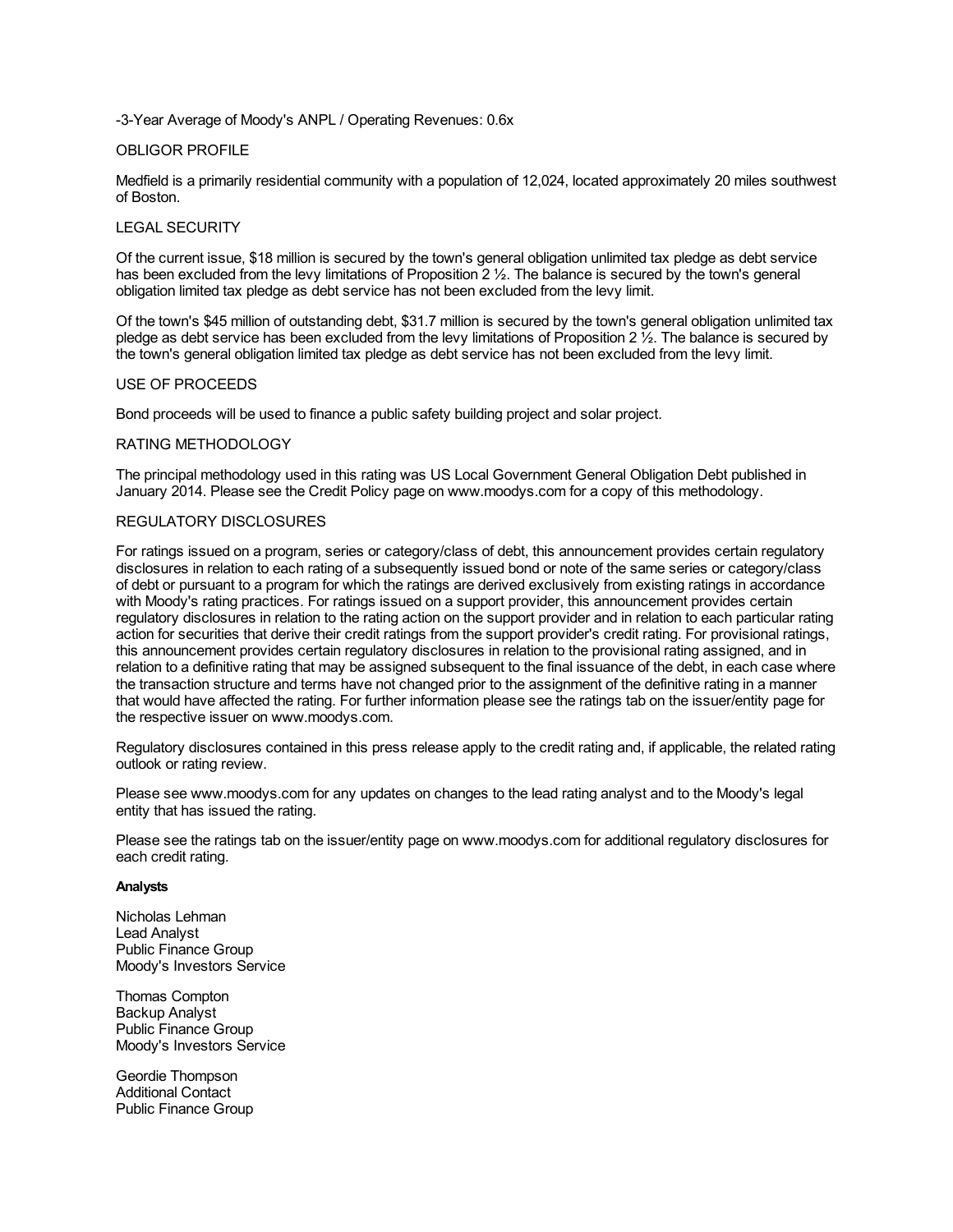Moody's Investors Service

**Contacts**

Journalists: (212) 553-0376 Research Clients: (212) 553-1653

Moody's Investors Service, Inc. 250 Greenwich Street New York, NY 10007 USA



© 2015 Moody's Corporation, Moody's Investors Service, Inc., Moody's Analytics, Inc. and/or their licensors and affiliates (collectively, "MOODY'S"). All rights reserved.

CREDIT RATINGS ISSUED BY MOODY'S INVESTORS SERVICE, INC. AND ITS RATINGS AFFILIATES ("MIS") ARE MOODY'S CURRENT OPINIONS OF THE RELATIVE FUTURE CREDIT RISK OF ENTITIES, CREDIT COMMITMENTS, OR DEBT OR DEBT-LIKE SECURITIES, AND CREDIT RATINGS AND RESEARCH PUBLICATIONS PUBLISHED BY MOODY'S ("MOODY'S PUBLICATIONS") MAY INCLUDE MOODY'S CURRENT OPINIONS OF THE RELATIVE FUTURE CREDIT RISK OF ENTITIES, CREDIT COMMITMENTS, OR DEBT OR DEBT-LIKE SECURITIES. MOODY'S DEFINES CREDIT RISK AS THE RISK THAT AN ENTITY MAY NOT MEET ITS CONTRACTUAL, FINANCIAL OBLIGATIONS AS THEY COME DUE AND ANY ESTIMATED FINANCIAL LOSS IN THE EVENT OF DEFAULT. CREDIT RATINGS DO NOT ADDRESS ANY OTHER RISK, INCLUDING BUT NOT LIMITED TO: LIQUIDITY RISK, MARKET VALUE RISK, OR PRICE VOLATILITY. CREDIT RATINGS AND MOODY'S OPINIONS INCLUDED IN MOODY'S PUBLICATIONS ARE NOT STATEMENTS OF CURRENT OR HISTORICAL FACT. MOODY'S PUBLICATIONS MAY ALSO INCLUDE QUANTITATIVE MODEL-BASED ESTIMATES OF CREDIT RISK AND RELATED OPINIONS OR COMMENTARY PUBLISHED BY MOODY'S ANALYTICS, INC. CREDIT RATINGS AND MOODY'S PUBLICATIONS DO NOT CONSTITUTE OR PROVIDE INVESTMENT OR FINANCIAL ADVICE, AND CREDIT RATINGS AND MOODY'S PUBLICATIONS ARE NOT AND DO NOT PROVIDE RECOMMENDATIONS TO PURCHASE, SELL, OR HOLD PARTICULAR SECURITIES. NEITHER CREDIT RATINGS NOR MOODY'S PUBLICATIONS COMMENT ON THE SUITABILITY OF AN INVESTMENT FOR ANY PARTICULAR INVESTOR. MOODY'S ISSUES ITS CREDIT RATINGS AND PUBLISHES MOODY'S PUBLICATIONS WITH THE EXPECTATION AND UNDERSTANDING THAT EACH INVESTOR WILL, WITH DUE CARE, MAKE ITS OWN STUDY AND EVALUATION OF EACH SECURITY THAT IS UNDER CONSIDERATION FOR PURCHASE, HOLDING, OR SALE.

MOODY'S CREDIT RATINGS AND MOODY'S PUBLICATIONS ARE NOT INTENDED FOR USE BY RETAIL INVESTORS AND IT WOULD BE RECKLESS FOR RETAIL INVESTORS TO CONSIDER MOODY'S CREDIT RATINGS OR MOODY'S PUBLICATIONS IN MAKING ANY INVESTMENT DECISION. IF IN DOUBT YOU SHOULD CONTACT YOUR FINANCIAL OR OTHER PROFESSIONAL ADVISER.

ALL INFORMATION CONTAINED HEREIN IS PROTECTED BY LAW, INCLUDING BUT NOT LIMITED TO, COPYRIGHT LAW, AND NONE OF SUCH INFORMATION MAY BE COPIED OR OTHERWISE REPRODUCED, REPACKAGED, FURTHER TRANSMITTED, TRANSFERRED, DISSEMINATED, REDISTRIBUTED OR RESOLD, OR STORED FOR SUBSEQUENT USE FOR ANY SUCH PURPOSE, IN WHOLE OR IN PART, IN ANY FORM OR MANNER OR BY ANY MEANS WHATSOEVER, BY ANY PERSON WITHOUT MOODY'S PRIOR WRITTEN CONSENT.

All information contained herein is obtained by MOODY'S from sources believed by it to be accurate and reliable. Because of the possibility of human or mechanical error as well as other factors, however, all information contained herein is provided "AS IS" without warranty of any kind. MOODY'S adopts all necessary measures so that the information it uses in assigning a credit rating is of sufficient quality and from sources MOODY'S considers to be reliable including, when appropriate, independent third-party sources. However, MOODY'S is not an auditor and cannot in every instance independently verify or validate information received in the rating process or in preparing the Moody's Publications.